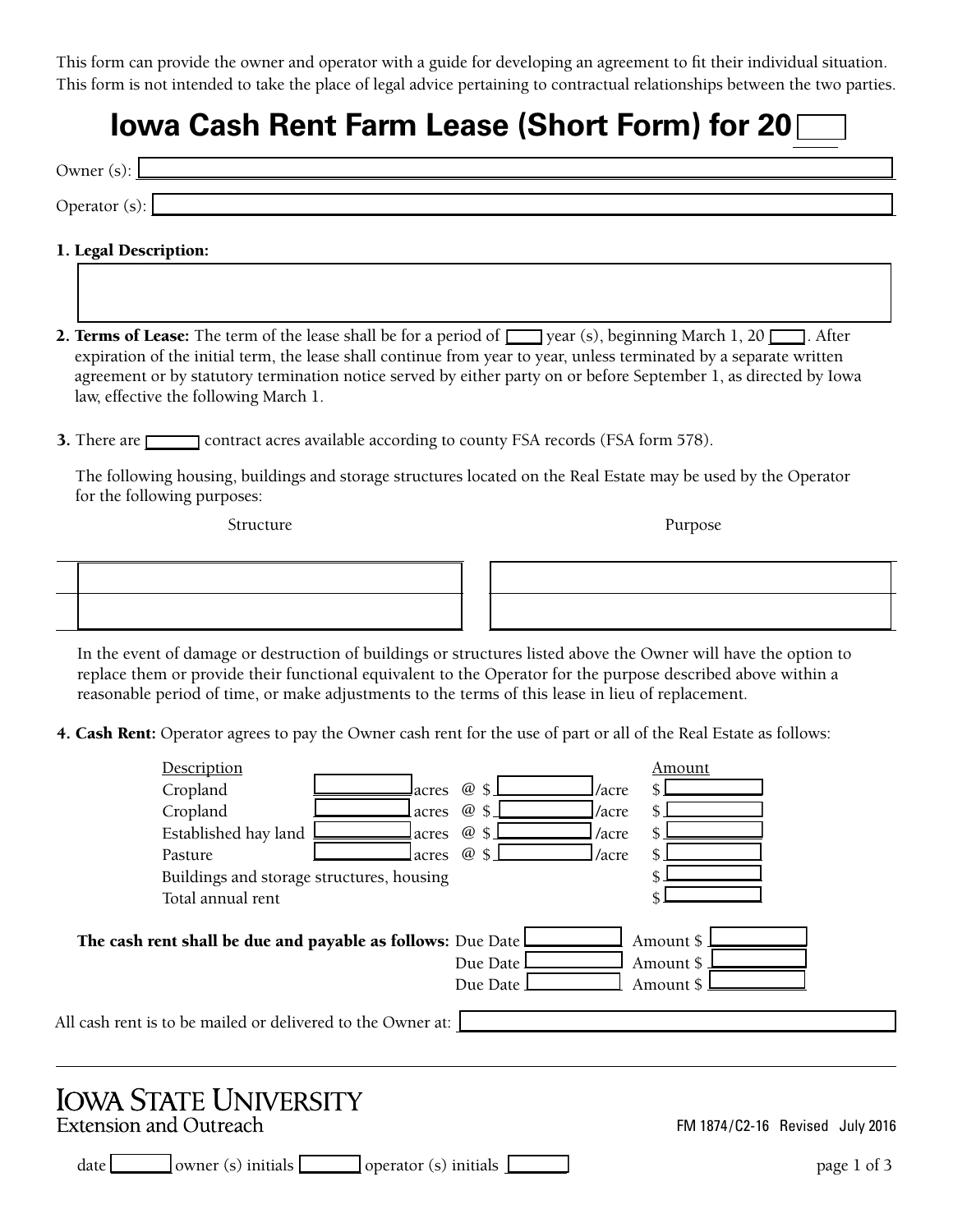- 5. USDA Commodity Program Payments: Payments shall be paid to the Operator unless otherwise agreed on with the Farm Service Agency.
- 6. Recreational Use: Use of the real estate is not allowed for hunting or other recreational purposes without written consent of the Owner.
- **7. Division of Expense:** All crop production expenses are the responsibility of the Operator. Cost of lime and application will be treated as follows:
- 8. Expenses: No expense shall be incurred by the Operator for or on account of the Owner without first obtaining written permission from the Owner. The Operator agrees to take no actions that might cause a mechanic's or other lien to be imposed upon the Real Estate and agrees to indemnify the Owner if actions are taken by the Operator that result in such a lien being imposed.
- 9. Repair and Maintenance: Minor repairs for buildings and fences: Owner will furnish all materials and Operator will provide the labor at no charge. New fence: Owner to furnish all materials and one-half of the cost of labor. Operator to provide one-half of the labor and all of the equipment to construct fence. Owner will pay 100% of the cost to clear fence row when necessary.
- 10. Operator's Duties: Operator agrees to operate the farm in an efficient and steward-like manner, control weeds and brush in the fields, fence rows, and road ditches, provide proper maintenance to control erosion and maintain terraces, waterways, and tiles, and building lots and all other areas of the farm where access is possible. The Operator agrees to furnish to the Owner by December 15 an annual report including 1) a summary of fertilizer, lime, and pesticide application records and 2) production or yield information about harvested crops each year, such as may be required for participation in Farm Service Agency programs or for setting crop insurance actual production history yields, and to use measurement methods acceptable for these purposes. Operator agrees, on termination of the lease, to yield prompt possession of the farm to the Owner and to leave the premises in as good condition as before they took possession or to compensate the Owner for damages.
- 11. Owner's Duties: Owner agrees to warrant and defend the Operator's possession against all persons as long as this lease remains in effect. The Owner will promptly pay real property taxes and carry insurance on his/her interest in the property.
- 12. Harvested Crop's Aboveground Plants: Operator does not have the right to take any part of the harvested crop's aboveground plant without the express written permission of the Owner. This includes burning or removing any crop residues from the property.
- 13. Transfer of Interest: The Operator agrees not to lease or sublet any part of the Real Estate nor assign this lease to any other person or entity, nor sublease any or all of the property described herein without prior written permission of the Owner. This lease shall be binding upon the heirs, assignees, or successors in interest of both parties. If the Owner should sell or otherwise transfer title to the Real Estate, the Owner will do so subject to the provisions of this lease.
- 14. Changes in Lease Terms: The conduct, representation, or statement of either party, by act or omission, shall not be construed as a material alteration of this lease until such provision is reduced to writing and executed by both parties as an addendum to this lease.
- 15. Right of Entry: The Owner reserves the right to enter the premises at any time for any reasonable purpose. Upon notice of the lease termination, the Operator agrees to permit the Owner or the Owner's lessee or agent to enter the premise to do customary tillage and operations on any land from which the current crops have been harvested